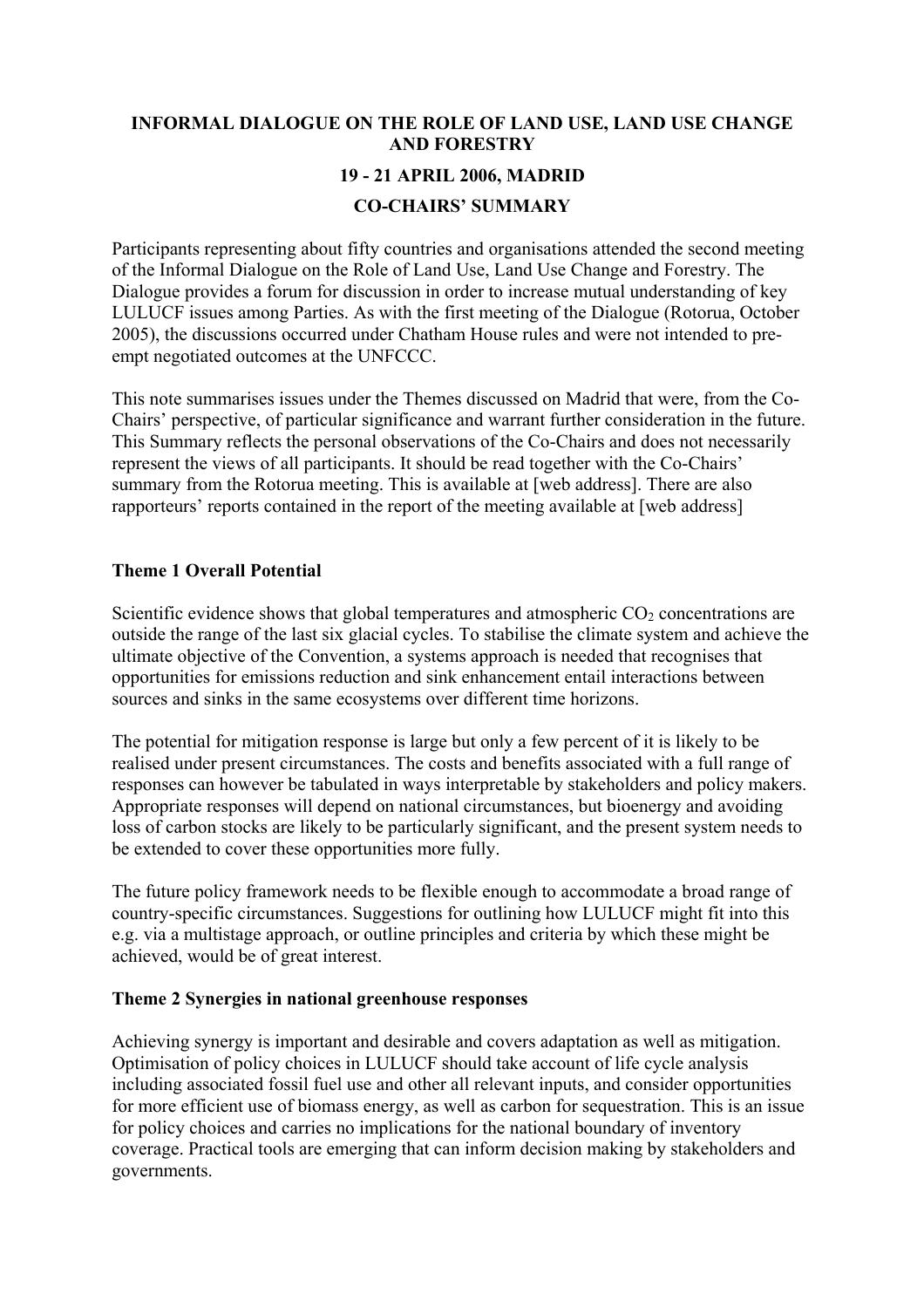Presentations included examples and analyses from soils, woodland management and bioenergy. It is of interest to consider the full range of interventions, including the introduction of species to achieve regeneration of desired species or ecosystems.

In order to realise the multiple benefits, stakeholders, scientists and policy-makers need to improve understanding all along the value chain.

### **Theme 3 Simplification and Comprehensiveness**

Inventory systems need to be capable of recognising the land management practices. This has the potential to address anthropogenic and natural effects, both being incorporated via national circumstances into historical estimates and projections and hence, potentially, differentiation of commitments. Averaging and stratification have the potential to deal with natural variability. The IPCC 2006 guidelines should provide the next logical step towards unifying logic between carbon pools, inter-pool transfers of carbon as well as  $CO<sub>2</sub>$  releases to the atmosphere, and non- $CO<sub>2</sub>$  greenhouse gas emissions.

National policy choices relevant to carbon sequestration and greenhouse gas emissions under the UNFCCC exist in a broader context. Short term maximisation of carbon uptake can involve tradeoffs with biodiversity and other ecological and economic values, although it is perfectly possible to design management systems and make policy choices that optimise across the range. Production of suitable guidelines for use at the national level could help to promote this. Achieving an agreed indicator for sustainable forest management (SFM) would be a considerable simplification and there is relevant ongoing international work.

Assessment of deforestation needs to take into account the dynamic nature of changing land use patterns, and the relative sustainable of traditional and modified land use practises. Understanding of land allocation and tenure, and involvement of local communities is essential. The social and environmental consequences of choices made can be very farreaching.

Sustainable policy choices leading to sustainable development need to take into account land allocation and tenure, the role of local communities, integrated land use, and the sustainability of climate and ecosystem characteristics

## **Theme 4 Deforestation**

Deforestation occurs in all countries to some extent and is a cross-cutting issue that is linked both the national development and adaptation. National policies and measures can address deforestation in a number of ways, including by increasing carbon stocks, improving technology and management practices and creating incentives. However, such initiatives will only be effective if they are consistent with national land use priorities, such as SFM and local participation in decision-making.

Addressing deforestation is an essential part of climate change response and requires extension of coverage from developed to all countries in an effective manner. Addressing deforestation will need monitoring as well as a policy framework flexible enough to